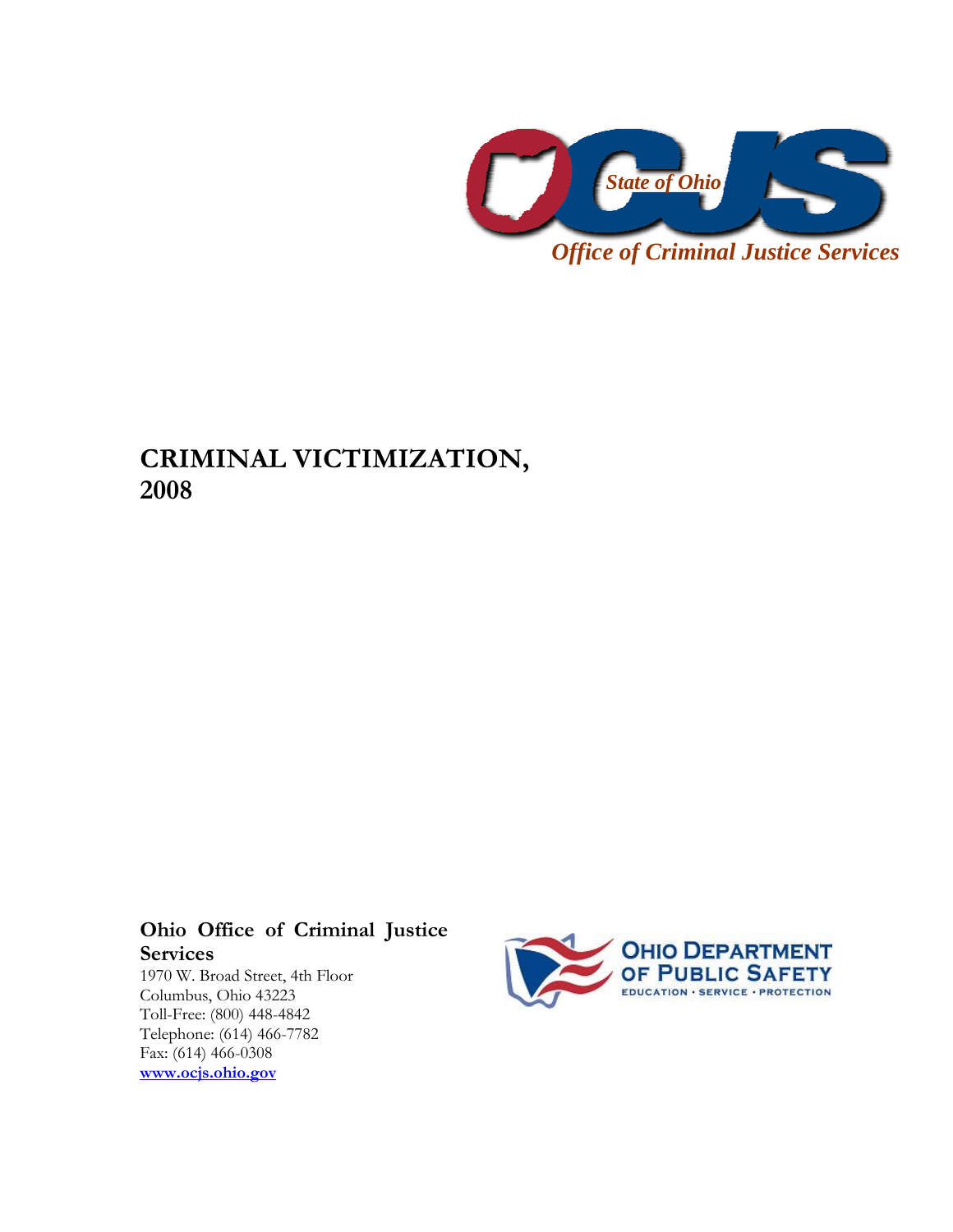### **CRIMINAL VICTIMIZATION, 2008**

In September 2009, the Bureau of Justice Statistics (BJS) released the bulletin *Criminal Victimization, 2008*. Data come from the National Crime Victimization Survey (NCVS), which collects data from a nationally representative sample of U.S. households on nonfatal crimes against persons 12 or older, reported and not reported to the police. The NCVS measures the violent crimes of rape or sexual assault, robbery, aggravated assault, and simple assault, personal theft, and the property crimes of household burglary, motor vehicle theft, and theft. A link to the full report can be found on the BJS website: http://www.ojp.usdoj.gov/bjs/abstract/cv08.htm

#### **Victimization in 2008**

• Violent and property crime rates in 2008 were at or near their lowest levels in over three decades. During the most recent decade from 1999 to 2008, every type of violent and property crime declined. The overall violent crime rate declined by 41 percent and the property crime rate fell by 32 percent during this time period. In 2008, the overall victimization rate for violent crimes was 19.3 per 1,000 persons. The property crime rate was 135 victimizations per 1,000 households.

| <b>Type of Crime</b> | Rate per 1,000 Persons |
|----------------------|------------------------|
| Violent crime        | 19.3                   |
| Rape/sexual assault  | 0.8                    |
| Robbery              | 2.2                    |
| Assault              | 16.3                   |
| Aggravated assault   | 3.3                    |
| Simple assault       | 12.9                   |
| Personal theft       | 0.5                    |
| Property crime       | 134.7                  |
| Household burglary   | 26.3                   |
| Motor vehicle theft  | 6.6                    |
| Theft                | 101.8                  |

Source: Bureau of Justice Statistics Bulletin, *Criminal Victimization, 2008*.

- Approximately 20 percent of all violent crimes, and 40 percent of robberies in particular, were committed by an armed (i.e., firearm, knife, other weapon) offender. The presence of a firearm weapon was dependent upon the type of crime committed—24 percent of robberies involved the presence of a firearm, compared to five percent of simple and aggravated assaults.
- 70 percent of female victims and 49 percent of male violent crime victims were victimized by someone they knew. Intimate partners were responsible for three percent of all violence against males and 23 percent of all violence against females. Robbery was the crime most likely committed by a stranger.
- Property crime rates were higher in lower-income households than higher-income households. In general, larger households experienced higher rates of property crime than smaller households. Households with six or more persons were about 2.7 times more likely to be victims of property crime than single-person households.